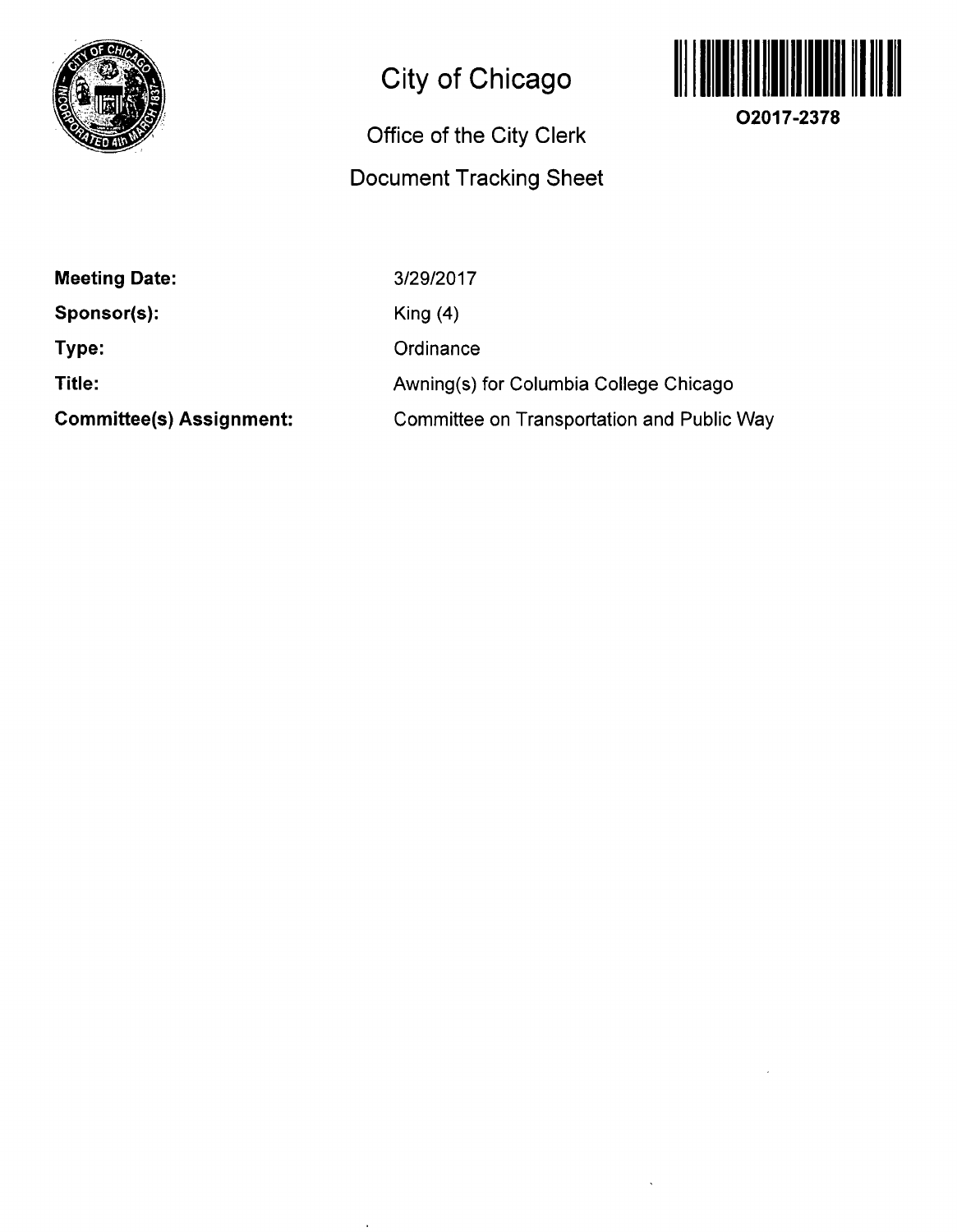**ORDINANCE** COLUMBIA COLLEGE CHICAGO Acct. No, 85612-27 Permit No. 1126526

Be It Ordained by the City Council of the City of Chicago:

SECTION 1. Permission and authority are hereby given and granted to COLUMBIA COLLEGE CHICAGO, upon the terms and subject to the conditions of this ordinance to construct, install, maintain and use one (1) Awning(s) projecting over the pubiic right-of-way adjacent to its premises known as 731 S. Plymouth Ct..

Said Awning(s) at S. Plymouth Court measure(s): One (1) at six (6) feet in length, and four (4) feet in width for a total of twenty-four (24) square feet.

The location of said privilege shall be as shown on prints kept on file with the Department of Business Affairs and Consumer Protection and the Office of the City Clerk.

Said privilege shall be constructed in accordance with plans and specifications approved by the Zoning Department - Signs.

This grant of privilege in the public way shall be subject to the provisions of Section 10-28-015 and all other required provisions of the Municipal Code of Chicago.

The grantee shall pay to the City of Chicago as compensation for the privilege #1126526 herein granted the sum of fifty (\$50.00) per annum in advance.

A 25% penalty will be added for payments received after due date.

The permit holder agrees to hold the City of Chicago harmless for any damage, relocation or replacement costs associated with damage, relocation or removal of private property caused by the City performing work in the public way.

Authority herein given and granted for a period of five (5) years from and after Date of Passage.

Alderman Sophia King 4th Ward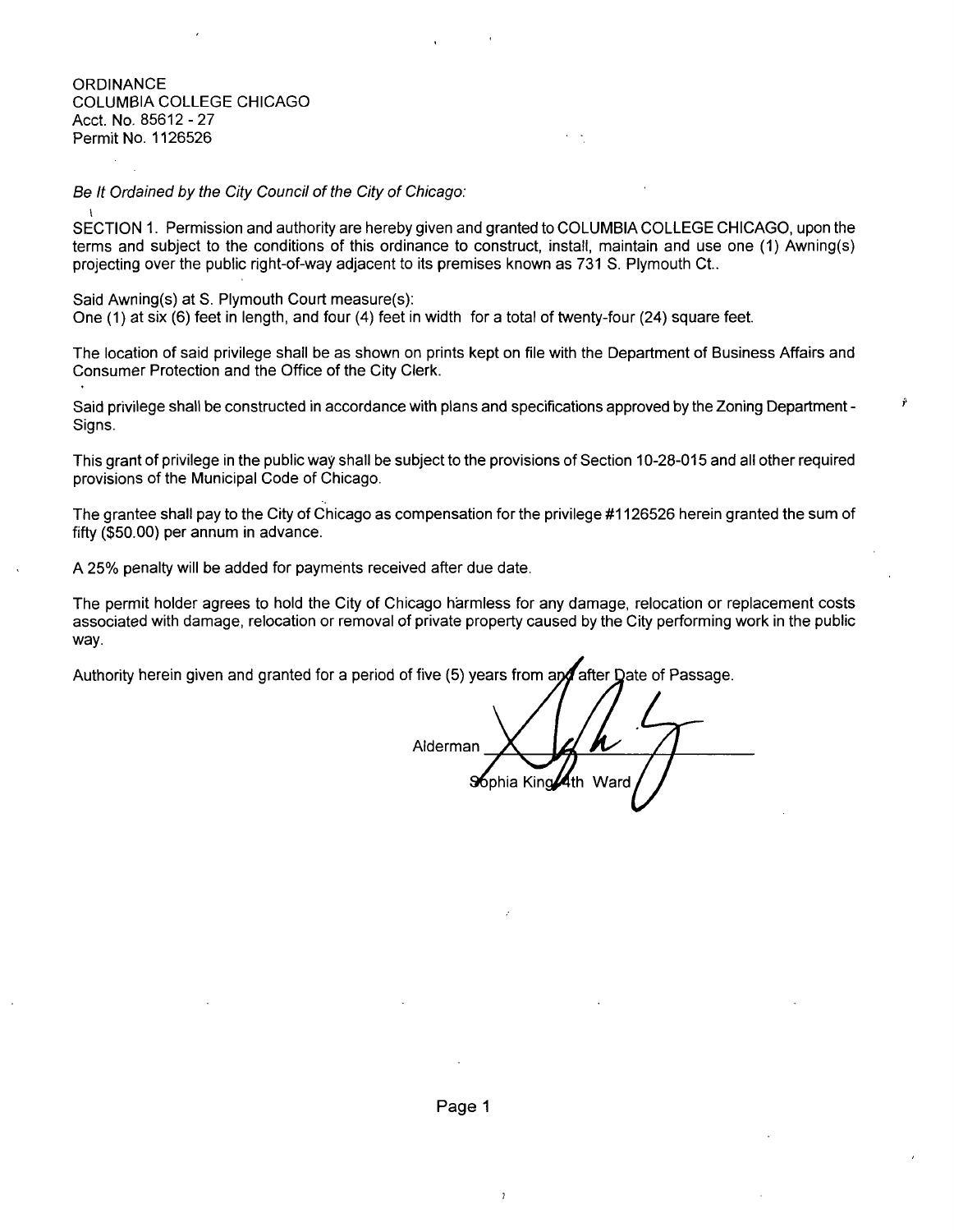

| <i>Thatcher Daks</i> | l "UENT<br>Columbia College |       |                         |       |                          |                          | <b>ICWYOCO CRYWICHIAL</b><br>Sunbrella Aruba #4612 | <b>FILE NAME</b><br>Calumbia College |                    |             |
|----------------------|-----------------------------|-------|-------------------------|-------|--------------------------|--------------------------|----------------------------------------------------|--------------------------------------|--------------------|-------------|
| AWNINGS              | <b>ICAANO ZESCRIPTON</b>    |       |                         |       | l Sate                   | <b>Itiousn't</b>         | <b>FEPA-HO APPUCATION</b>                          |                                      | <b>NEVISION BY</b> | <b>DATE</b> |
| Phone 630-833-5700   |                             |       | Graphic Approval Layout |       | <i><b>01/20/2017</b></i> | Domme                    | <b>SGS Thermal From</b>                            |                                      |                    |             |
| Гах 630-833 5795     | COLLENY APPROVAL            |       |                         |       |                          | <b>Takushic COLOR SI</b> |                                                    |                                      |                    |             |
| 718 Industrial Dr    |                             |       |                         |       |                          |                          | Wb7c                                               |                                      |                    |             |
| Elmhurst IL 60126    | <b>CROSH 1</b>              | 273<7 | <b>TEALES OFF</b>       | Kerin | <b>SCALE</b>             |                          |                                                    |                                      |                    |             |
|                      |                             |       |                         |       |                          |                          |                                                    |                                      |                    |             |